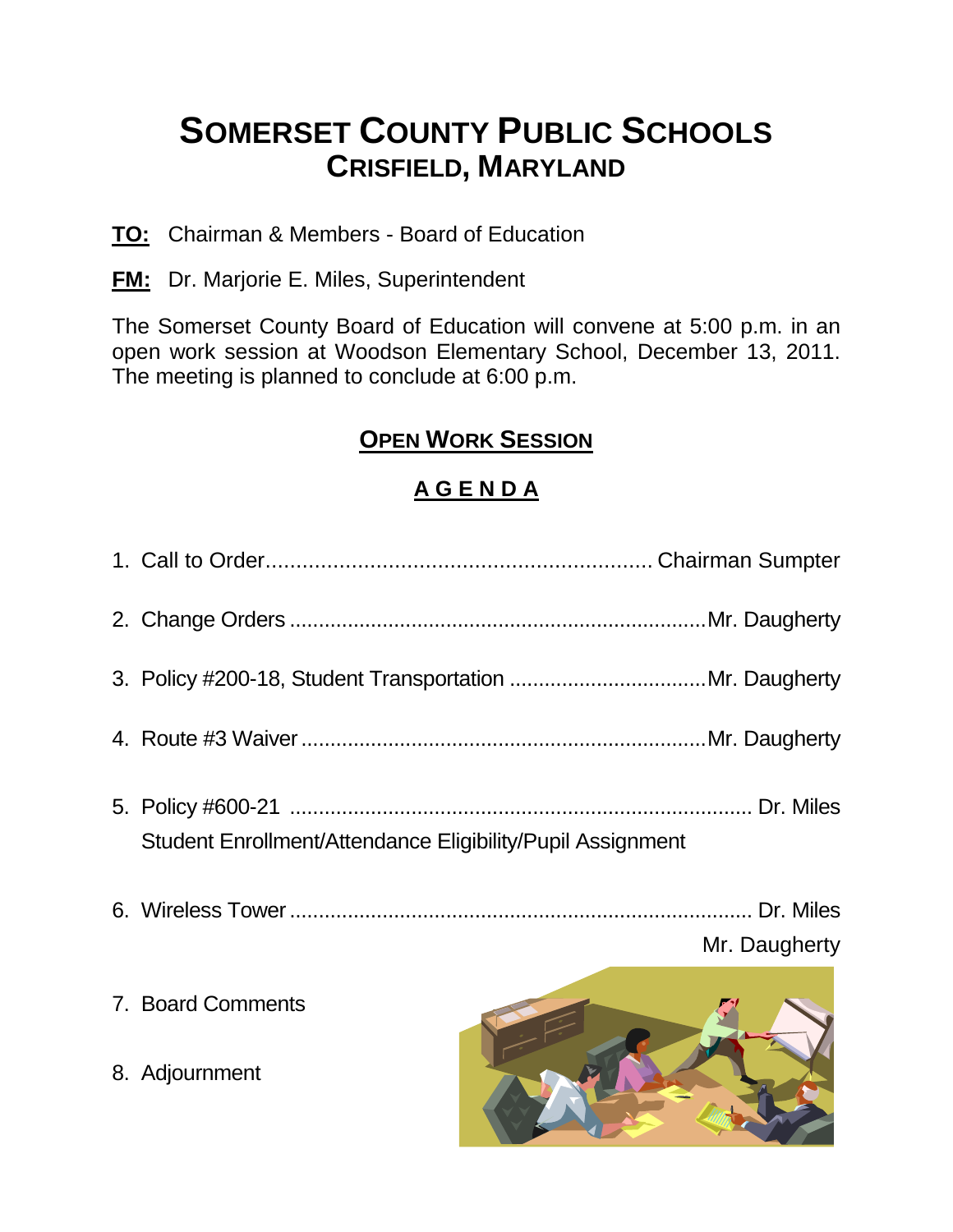### **SOMERSET COUNTY PUBLIC SCHOOLS CRISFIELD, MARYLAND December 13, 2011**

**TO:** Chairman & Members - Board of Education

**FM:** Dr. Marjorie E. Miles, Superintendent

The Somerset County Board of Education will meet in an open work session at **5:00 p.m**. and a closed session at **6:00 p.m**. at Woodson Elementary School, **Tuesday, December 13, 2011** to discuss personnel and legal matters as permitted by the Maryland Open Meetings Act S 10- 508(a)(9) of the State Government Article. The regular open session at the Woodson Elementary School, **December 13, 2011**will convene at **7:00 p.m.**

#### **REGULAR SESSION AGENDA**

#### **A G E N D A**

| 2. |                                                                                                                  |
|----|------------------------------------------------------------------------------------------------------------------|
| 3. |                                                                                                                  |
| 4. |                                                                                                                  |
| 5. | • Meeting of November 15, 2011<br>• Announcement of Closed Session Meeting<br>$\triangleright$ December 13, 2011 |
| 6. |                                                                                                                  |
| 7. |                                                                                                                  |
| 8. |                                                                                                                  |
| 9. | Public Schools' Christmas Card Artist                                                                            |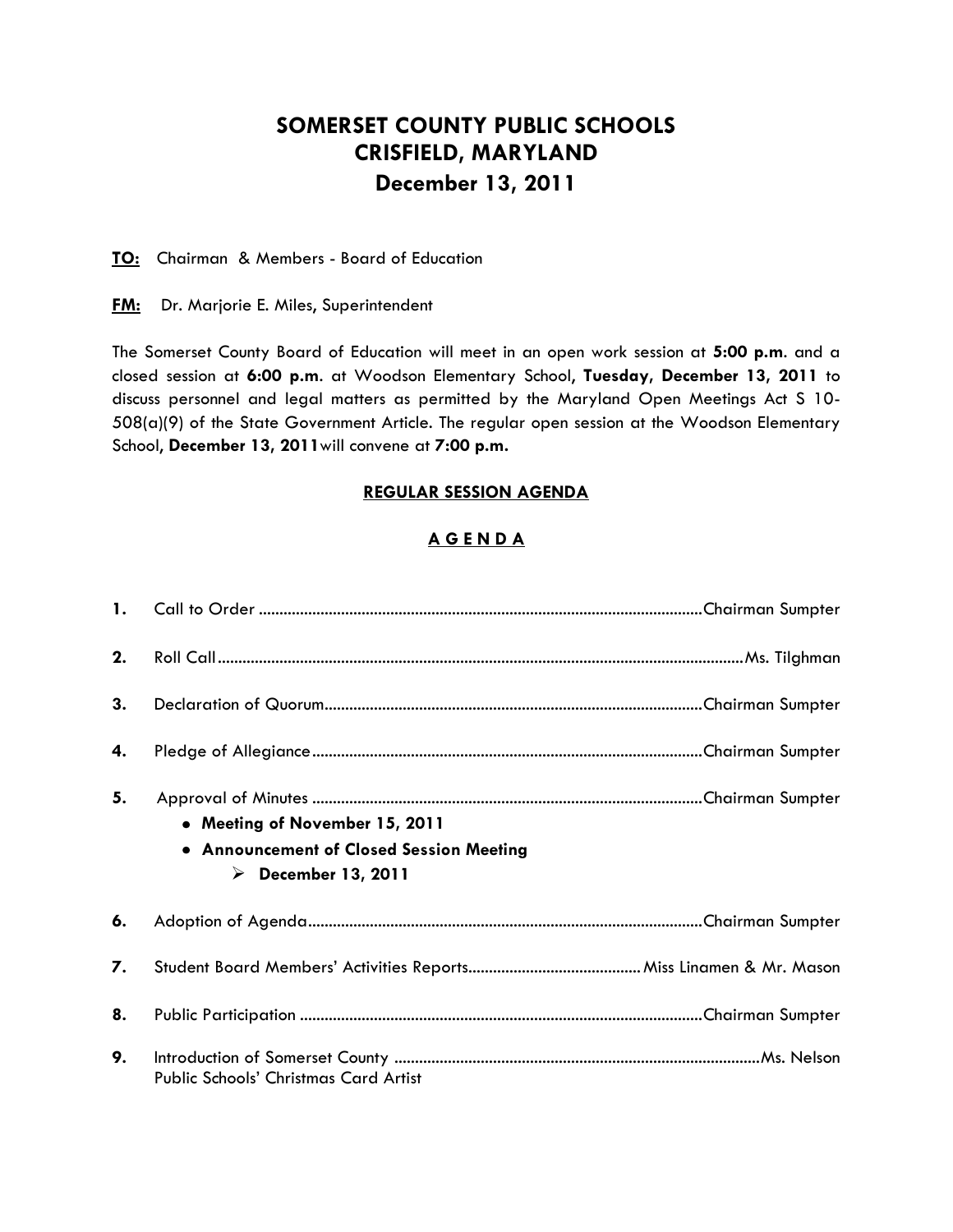#### **10. OLD BUSINESS**

#### **A. Facilities and Transportation**

|     |                     | (See Tab 10-A1)                                            |
|-----|---------------------|------------------------------------------------------------|
|     |                     | (See Tab 10-A2)                                            |
|     |                     | (See Tab 10-A3)                                            |
|     |                     | <b>B. Human Resources</b>                                  |
|     |                     | <b>Learning Support Coordinator</b><br>(See Tab 10-B1)     |
| 11. | <b>NEW BUSINESS</b> |                                                            |
|     | A. Finance          |                                                            |
|     |                     | (See Tab 11-A1)                                            |
|     |                     | (See Tab 11-A2)                                            |
|     | <b>B.</b> Policies  |                                                            |
|     |                     | $(See Tab 11-B1)$                                          |
|     |                     | Attendance Eligibility/Pupil Assignment<br>(See Tab 11-B2) |
|     |                     | <b>C. Human Resources</b>                                  |

| • Data Design Specialist (Revised) |
|------------------------------------|
| (See Tab $11-C1$ )                 |